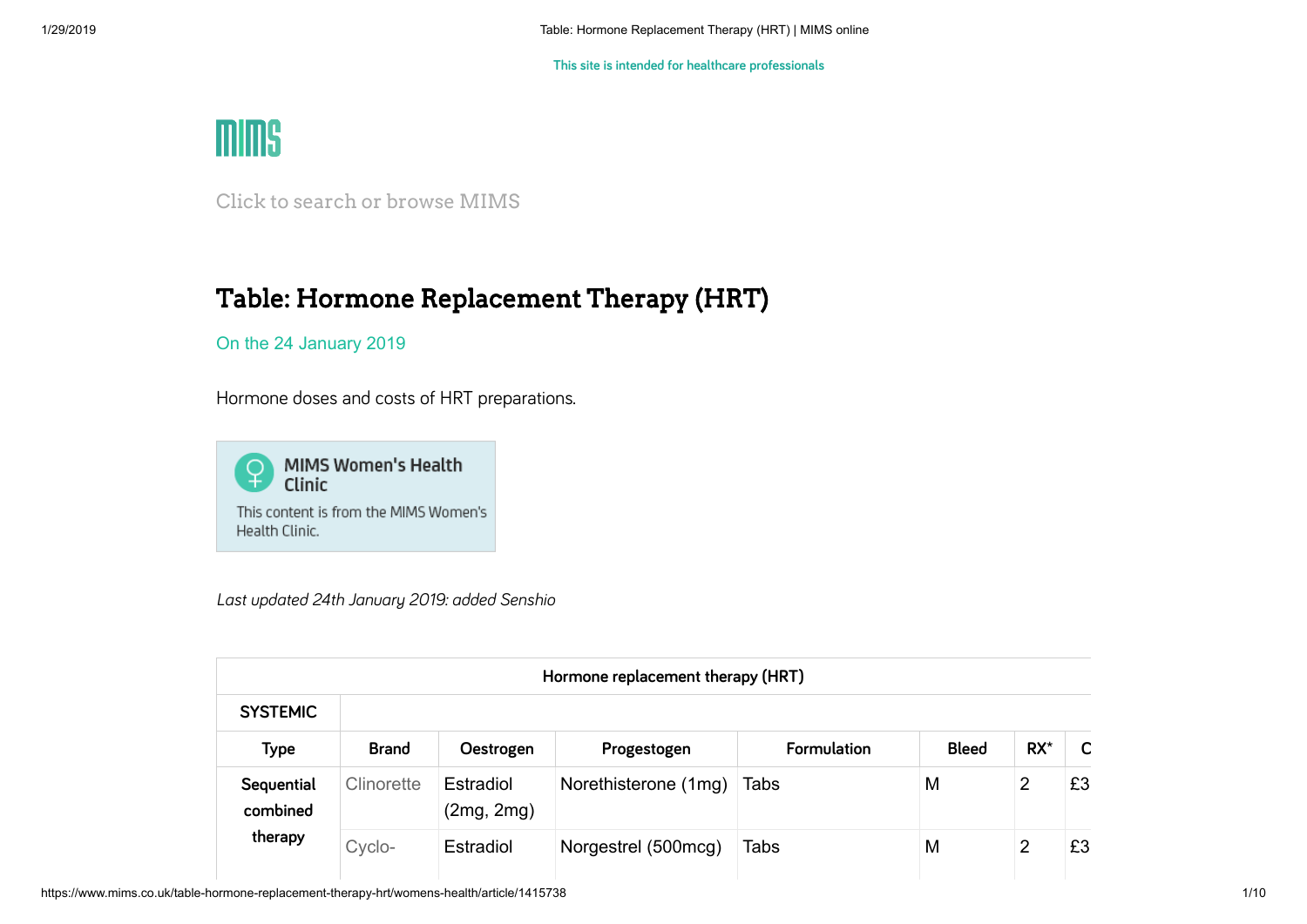**This site is intended for healthcare professionals**

|                        | Elleste<br>Duet       | Estradiol<br>(1mg, 2mg)            | Norethisterone (1mg)                     | <b>Tabs</b> | M                         | $\overline{2}$ | £3              |
|------------------------|-----------------------|------------------------------------|------------------------------------------|-------------|---------------------------|----------------|-----------------|
|                        | Evorel<br>Sequi       | Estradiol<br>(50mcg)               | Norethisterone<br>(170mcg)               | Patches     | M                         | $\overline{2}$ | £1              |
|                        | Femoston              | Estradiol<br>(1mg, 2mg)            | Dydrogesterone<br>(10mg)                 | <b>Tabs</b> | M                         | $\overline{2}$ | £5              |
|                        | Novofem               | Estradiol<br>(1mg)                 | Norethisterone (1mg)                     | <b>Tabs</b> | M                         | $\overline{2}$ | £3              |
|                        | Tridestra             | Estradiol<br>(2mg)                 | Medroxyprogesterone Tabs<br>(20mg)       |             | Q                         | $\overline{2}$ | £6              |
|                        | <b>Trisequens</b>     | Estradiol<br>(2mg, 2mg,<br>$1mg$ ) | Norethisterone (1mg)                     | <b>Tabs</b> | M                         | $\overline{2}$ | £3              |
|                        |                       |                                    |                                          |             |                           |                |                 |
| <b>Type</b>            | <b>Brand</b>          | Oestrogen                          | Progestogen                              | Formulation | <b>Bleed</b>              | $RX^*$         | $\mathsf{C}$    |
| Continuous<br>combined | Angelig               | Estradiol<br>(1mg)                 | Drospirenone (2mg)                       | <b>Tabs</b> | X                         | $\mathbf 1$    | £1 <sub>1</sub> |
| therapy                | Elleste<br>Duet Conti | Estradiol<br>(2mg)                 | Norethisterone (1mg)                     | <b>Tabs</b> | $\boldsymbol{\mathsf{X}}$ | $\mathbf{1}$   | £5              |
|                        | Evorel<br>Conti       | Estradiol<br>(50mcg)               | Norethisterone<br>(170mcg)               | Patches     | $\sf X$                   | $\mathbf{1}$   | £1.             |
|                        | Femoston<br>Conti     | Estradiol<br>(500mcg,<br>1mg)      | Dydrogesterone<br>(2.5mg, 5mg)           | <b>Tabs</b> | $\mathsf{X}$              | $\mathbf{1}$   | £8              |
|                        | Indivina              | Estradiol<br>(1mg, 2mg)            | Medroxyprogesterone Tabs<br>(2.5mg, 5mg) |             | $\boldsymbol{\mathsf{X}}$ | $\mathbf{1}$   | £6              |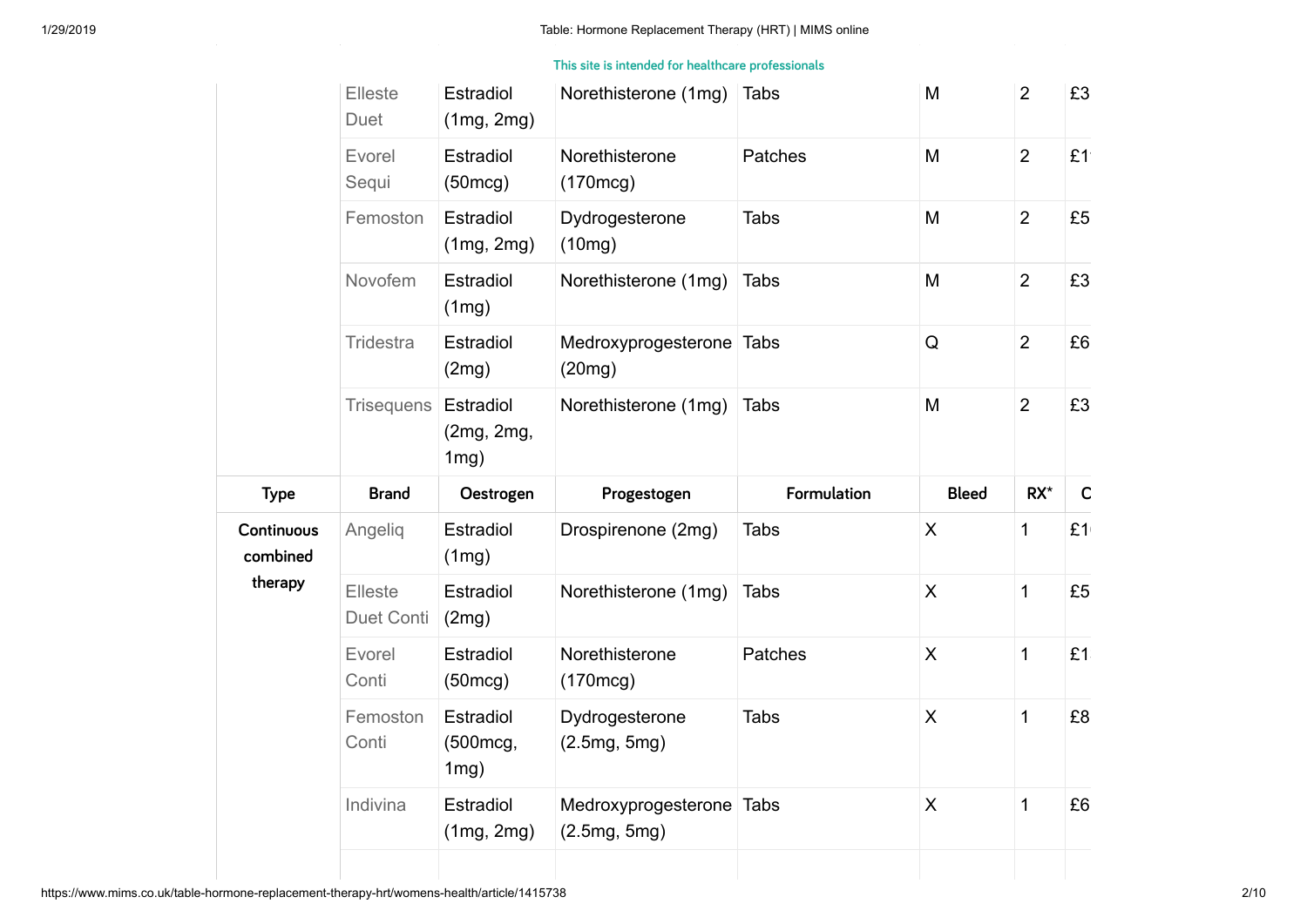Norethisterone (1mg) Tabs X 1 £3 **This site is intended for healthcare professionals**

|                                                                                                 |                      | (2119)                                                         |                                |                    |              |              |                 |
|-------------------------------------------------------------------------------------------------|----------------------|----------------------------------------------------------------|--------------------------------|--------------------|--------------|--------------|-----------------|
|                                                                                                 | Kliovance            | Estradiol<br>(1mg)                                             | Norethisterone<br>(500mcg)     | <b>Tabs</b>        | $\mathsf{X}$ | $\mathbf{1}$ | £4              |
|                                                                                                 | Premique<br>Low Dose | Conj. oestr<br>(300mcg)                                        | Medroxyprogesterone<br>(1.5mg) | <b>Tabs</b>        | X            | $\mathbf{1}$ | £2              |
| <b>Type</b>                                                                                     | <b>Brand</b>         | Oestrogen                                                      | Progestogen                    | <b>Formulation</b> | <b>Bleed</b> | $RX^*$       | $\mathsf{C}$    |
| Gonadomimetic Livial                                                                            |                      | Tibolone<br>(2.5mg)                                            |                                | <b>Tabs</b>        | X            | $\mathbf{1}$ | £1 <sub>1</sub> |
| Selective<br>oestrogen<br>receptor<br>modulator                                                 | Senshio              | Ospemifene<br>(60mg)                                           |                                | <b>Tabs</b>        | X            | $\mathbf{1}$ | £3              |
| <b>Type</b>                                                                                     | <b>Brand</b>         | Oestrogen                                                      | Progestogen                    | Formulation        | <b>Bleed</b> | $RX^*$       | $\mathsf{C}$    |
| Tissue-<br>selective<br>oestrogen<br>complex                                                    | <b>Duavive</b>       | Conj. oestr<br>(450mcg)<br>[plus<br>bazedoxifene<br>$(20mg)$ ] |                                | <b>Tabs</b>        | X            | $\mathbf{1}$ | £1              |
| <b>Type</b>                                                                                     | <b>Brand</b>         | Oestrogen                                                      | Progestogen                    | <b>Formulation</b> | <b>Bleed</b> | $RX^*$       | $\mathsf{C}$    |
| Unopposed<br>oestrogen (if<br>uterus is intact<br>an adjunctive<br>progestogen<br>must be used) | <b>Bedol</b>         | Estradiol<br>(2mg)                                             |                                | <b>Tabs</b>        |              | $\mathbf{1}$ | £1              |
|                                                                                                 | Elleste<br>Solo      | Estradiol<br>(1mg, 2mg)                                        |                                | <b>Tabs</b>        |              | $\mathbf{1}$ | £1              |
|                                                                                                 | Elleste<br>Solo MX   | Estradiol<br>(40mcg,                                           |                                | Patches            |              | $\mathbf{1}$ | £5<br>£5        |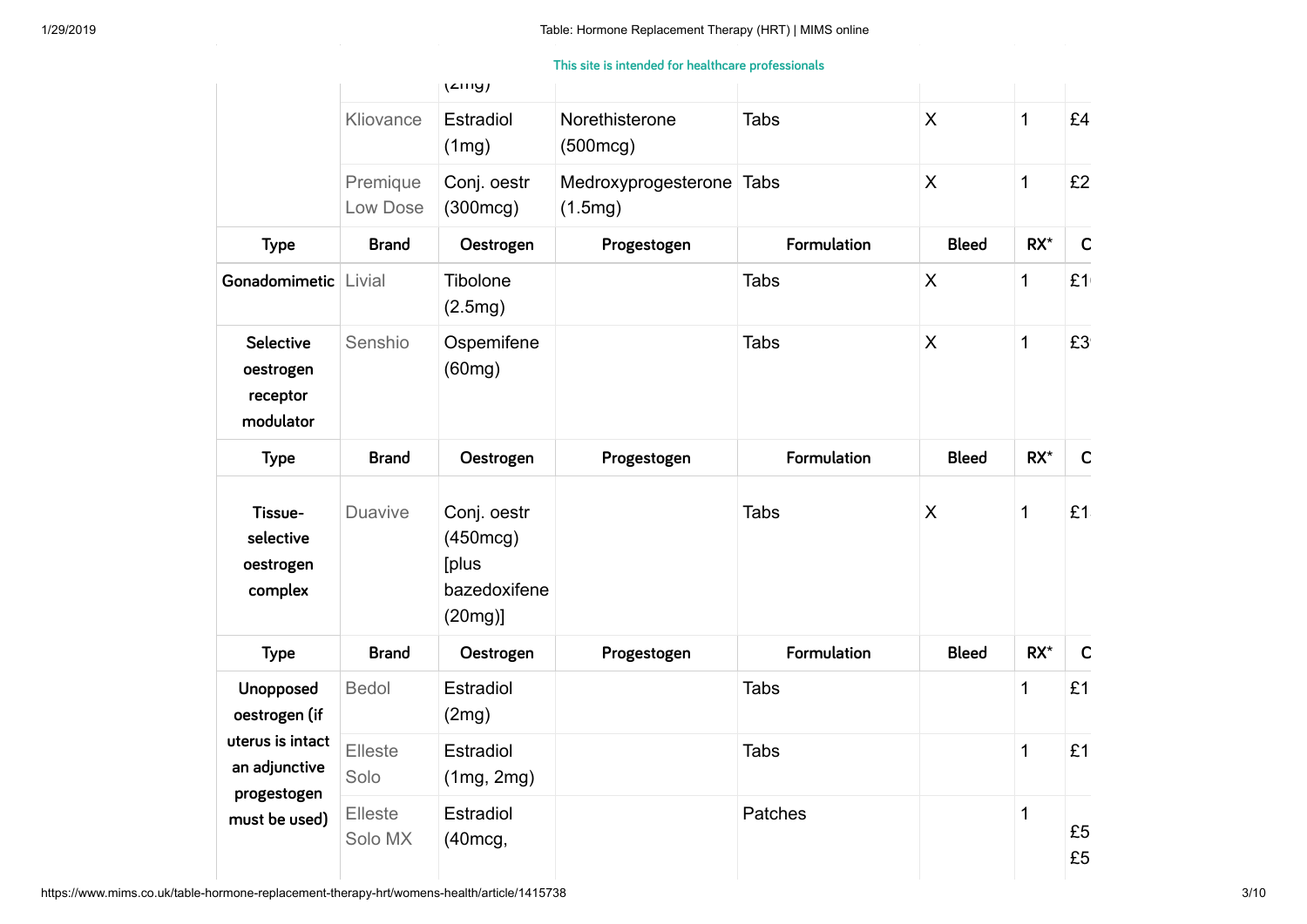| Estraderm<br><b>MX</b> | Estradiol<br>(25mcg,<br>50mcg,<br>75mcg,<br>100mcg)             | Patches     | 1              | £5<br>£5<br>£6<br>£6       |
|------------------------|-----------------------------------------------------------------|-------------|----------------|----------------------------|
| Estradot               | Estradiol<br>(25mcg,<br>37.5mcg,<br>50mcg,<br>75mcg,<br>100mcg) | Patches     | 1              | £5<br>£6<br>£6<br>£7<br>£7 |
| Evorel                 | Estradiol<br>(25mcg,<br>50mcg,<br>75mcg,<br>100mcg)             | Patches     | 1              | £3<br>£3<br>£4<br>£4       |
| Oestrogel              | Estradiol<br>$(0.06\%)$                                         | Gel         | $\overline{1}$ | £4                         |
| Premarin               | Conj. oestr<br>(300mcg,<br>625mcg,<br>1.25mg)                   | <b>Tabs</b> | $\overline{1}$ | £2<br>£1<br>£1             |
| Progynova              | Estradiol<br>(1mg, 2mg)                                         | <b>Tabs</b> | 1              | £2                         |
| Progynova<br><b>TS</b> | Estradiol<br>(50mcg,<br>100mcg)                                 | Patches     | 1              | £6<br>£6                   |
|                        |                                                                 |             |                |                            |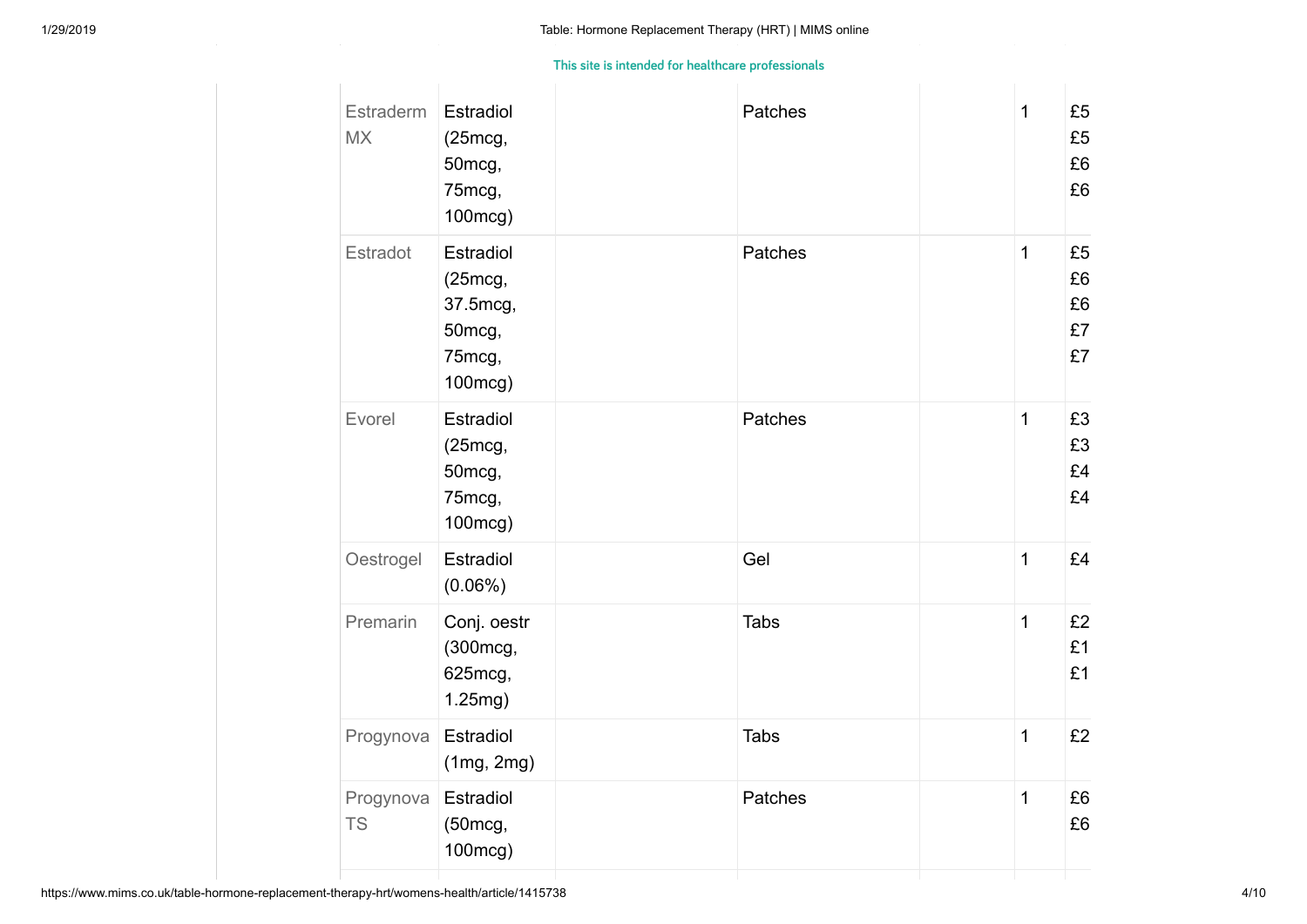Gel **This site is intended for healthcare professionals**

|                |                           | (500mcg,<br>$1mg$ )     |                                 |                                   |                   |              | んぴ           |
|----------------|---------------------------|-------------------------|---------------------------------|-----------------------------------|-------------------|--------------|--------------|
|                | Zumenon                   | Estradiol<br>(1mg, 2mg) |                                 | <b>Tabs</b>                       |                   | $\mathbf{1}$ | £2           |
|                | <b>Type</b>               | <b>Brand</b>            | Oestrogen                       | Progestogen                       | Formulation Bleed |              | $\mathsf F$  |
|                | Adjunctive<br>progestogen | Climanor                |                                 | Medroxyprogesterone Tabs<br>(5mg) |                   |              | 1            |
| Mirena         |                           |                         | Levonorgestrel<br>(20mcg/24hrs) | <b>IUS</b>                        |                   | 1            | £1           |
| Utrogestan     |                           |                         | Progesterone<br>(100mg, 200mg)  | Caps                              |                   | $\mathbf 1$  | £4<br>£4     |
| <b>Type</b>    | <b>Brand</b>              | Oestrogen               | Progestogen                     | Formulation                       | <b>Bleed</b>      | $RX^*$       | $\mathsf{C}$ |
|                |                           |                         | <b>LOCAL</b>                    |                                   |                   |              |              |
| Oestrogen only | Estring                   | Estradiol<br>(7.5mcg)   |                                 | Vaginal ring                      |                   | 1            |              |
|                | Generic<br>prep           | Estriol<br>$(0.01\%)$   |                                 | Vaginal cream                     |                   | 1            |              |
|                | Ovestin<br>Cream          | Estriol<br>$(0.1\%)$    |                                 | Vaginal cream                     |                   | 1            |              |
|                | Vagifem                   | Estradiol<br>(10mcg)    |                                 | Vaginal tabs                      |                   | $\mathbf 1$  |              |

**Bleed: M**=Monthly; **Q**=Quarterly; **X**=No bleed

 $\vert \cdot \vert$ 

 $\mathbf{b}$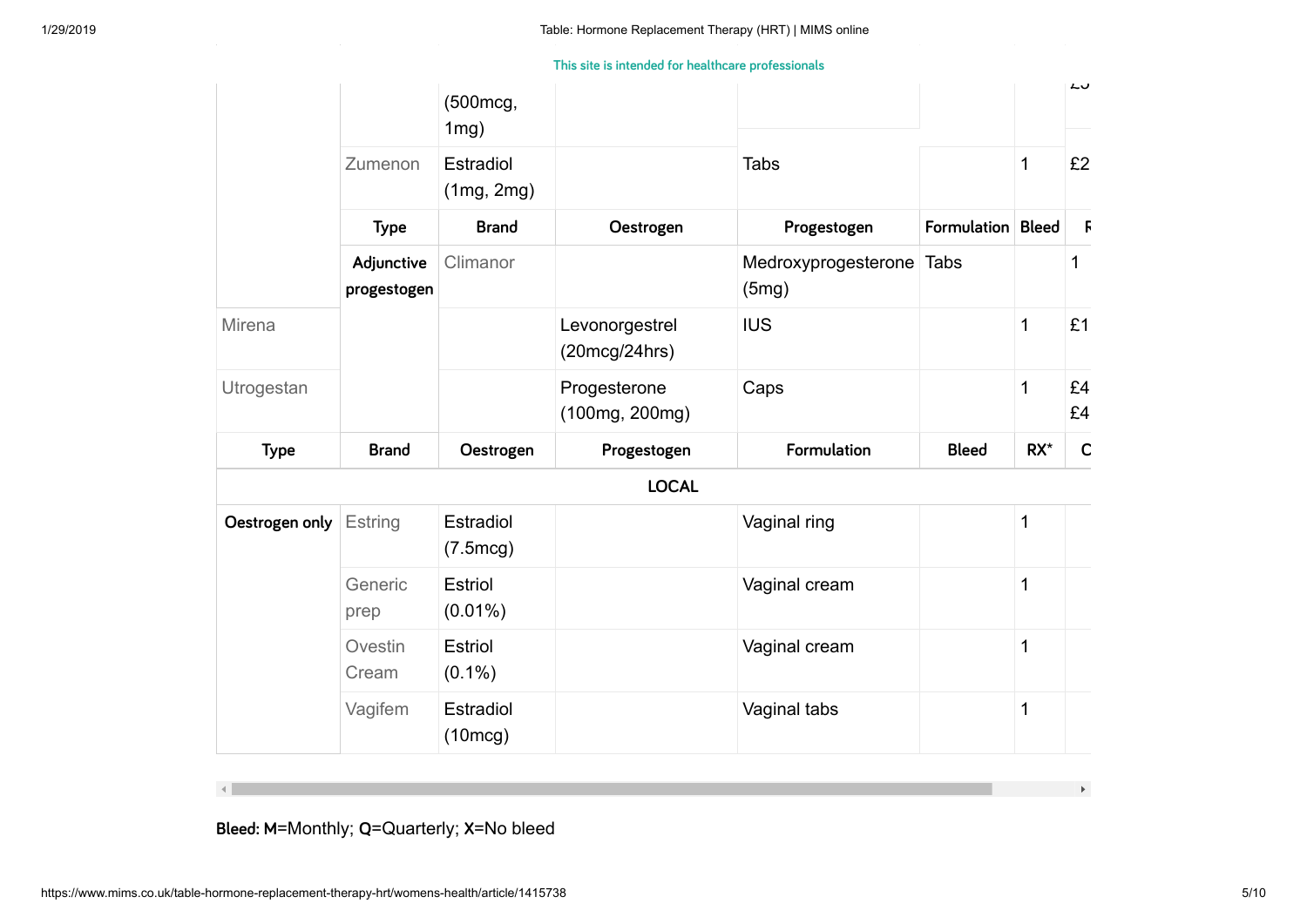$\blacksquare$ 

**Cost**=28 days

**KEYWORDS:** Estrogen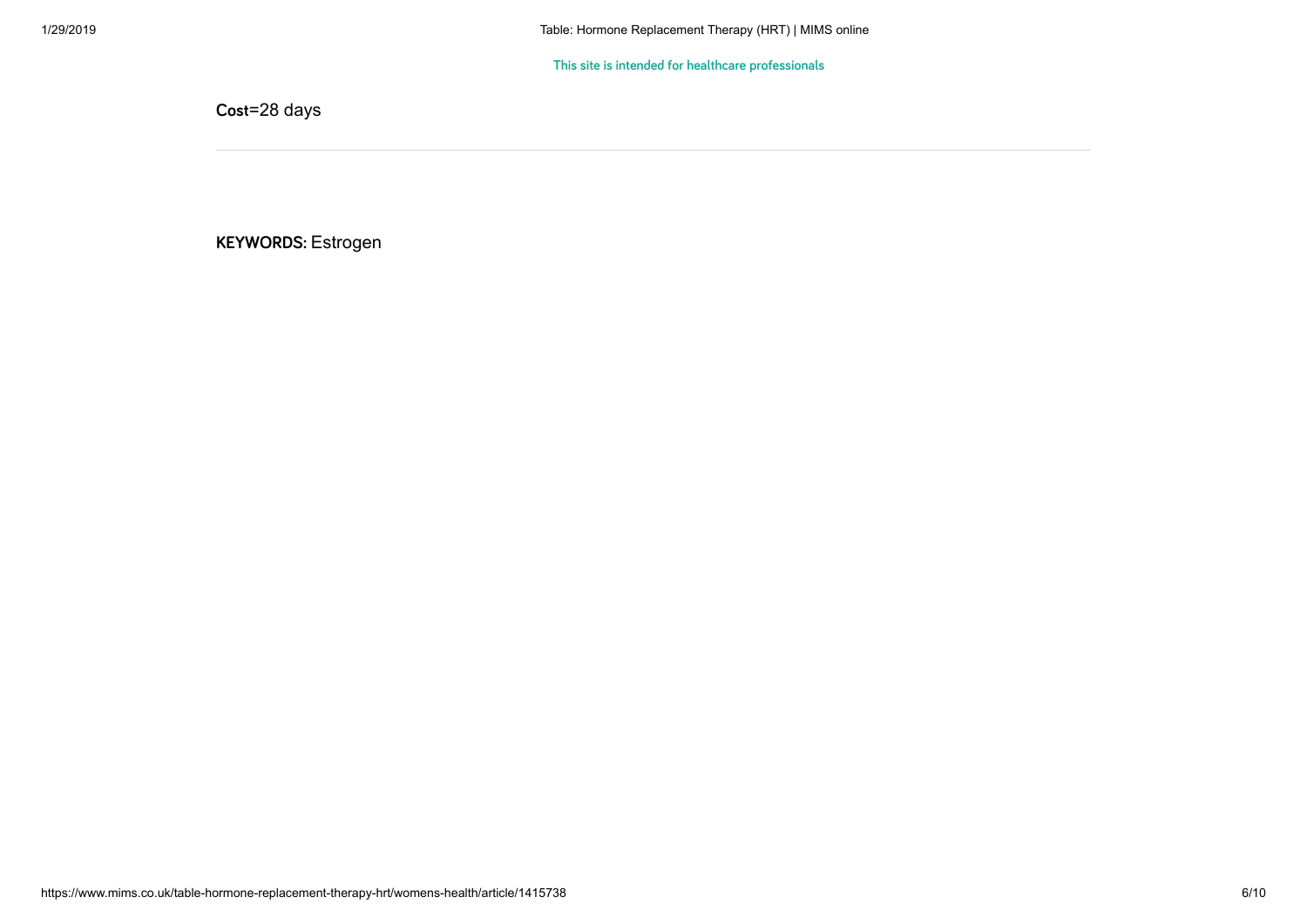#### **Read these next**

|   | <b>HRT</b>                                                  |                                                                                                                                                                   |                                                                                                                                                                                                                                                                                       |                                                                                                                                                                                                                           |                                                                                                                                                                               |                                      |
|---|-------------------------------------------------------------|-------------------------------------------------------------------------------------------------------------------------------------------------------------------|---------------------------------------------------------------------------------------------------------------------------------------------------------------------------------------------------------------------------------------------------------------------------------------|---------------------------------------------------------------------------------------------------------------------------------------------------------------------------------------------------------------------------|-------------------------------------------------------------------------------------------------------------------------------------------------------------------------------|--------------------------------------|
|   | <b>Hormone Replacement Therapy</b>                          |                                                                                                                                                                   |                                                                                                                                                                                                                                                                                       |                                                                                                                                                                                                                           |                                                                                                                                                                               |                                      |
|   |                                                             | BRAND                                                                                                                                                             | <b>OESTROGEN</b>                                                                                                                                                                                                                                                                      | <b>PROGESTOCEN</b>                                                                                                                                                                                                        |                                                                                                                                                                               | <b>FORM</b>                          |
| H | <b>SYSTEMS</b><br>Sequential<br>combined<br><b>Hharvagy</b> | Climagest<br>Cinorette<br>Cycle-progynova<br><b>Climbs Duet</b><br>Evoret Segui<br>Femaubon.<br>FemSeven Sequi<br>Novohem<br>Prampak C.<br>SVOHSTA<br>Trisequent. | Estrades val.<br>Estradien<br>China, Zwield<br>Estradiolysi.<br>(Zmel<br>Exhradical -<br>finia, Zmai<br>Estradioi<br>(%Ortex)<br><b>Cutradici</b><br>drive, Zmapi<br>Estradici<br>Estradici<br>(britis)<br>Coni, ovetr<br><b>USeci</b><br>Estradici val.<br>Estradioi (2mg, 2mg, 1mg) | Norwithislanger<br>Nonvithinilances<br>Norgestret<br>Norethisterone<br>Norethistanone<br>Dydrogenfavone<br>r50mcgl Levonorgestrat<br>Nonethingwome<br>otatimica. Norgestrell<br>(2mg)   Medrosuprogetterone<br>Novementen | (feng)<br>(Teng) Tabs<br>(500mos)<br>(firme) 1 Talos<br>(FOIncg) Patch<br>(Nüme) Tabs<br>(Kimogi Patch)<br>(Ima)   Tabs<br>(HiGmcg) - Tabs<br><b>Chilencia</b><br>(treg) Eabs | <b>Talts</b><br><b>Tales</b><br>Tuos |
|   | <b>Continuous</b><br><b>Committee Address</b><br>therapy    | Angelia <sup>*</sup><br>Climessa<br><b>Clieste Duet Caves</b>                                                                                                     | <b>Exhibition</b><br><b>Clevela</b><br>DISSIGNEE<br><b>Check</b><br>Estradict                                                                                                                                                                                                         | Druspalanone<br>Novembershe<br>Child Nonthistanone                                                                                                                                                                        | <b>Chinati</b><br>(700m/ol)<br><b>IMAGE: TADS</b>                                                                                                                             | Tabi<br><b>Talls</b>                 |

[Hormone Replacement](https://www.mims.co.uk/hormone-replacement-therapy-hrt/womens-health/article/882443) Therapy (HRT) Hormone doses and costs of HRT preparations.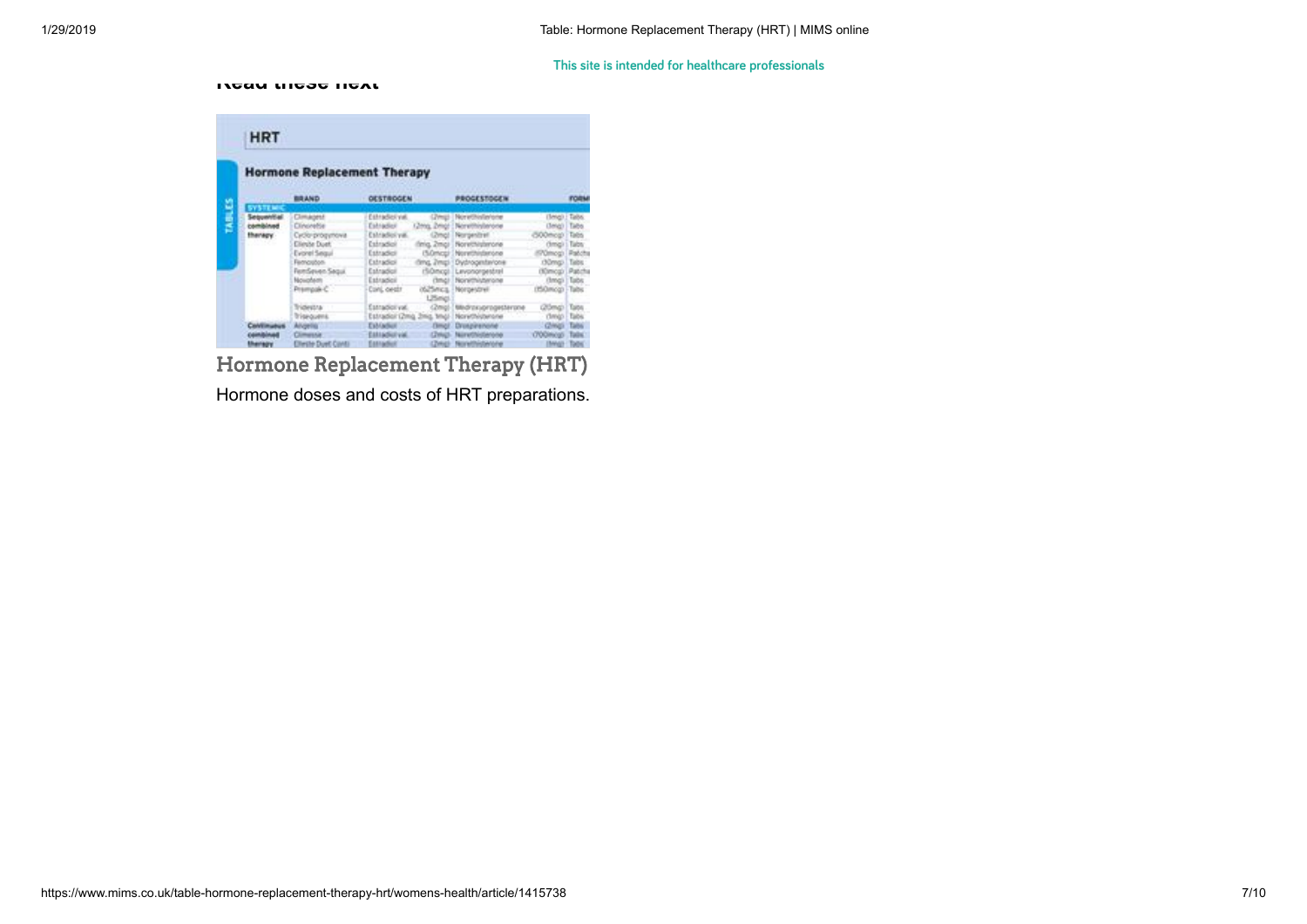

Oestrogen/bazedoxifene: first [tissue-selective oestrogen](https://www.mims.co.uk/oestrogen-bazedoxifene-first-tissue-selective-oestrogen-complex-treat-menopausal-symptoms/womens-health/article/1401303) complex to treat menopausal symptoms

Duavive (oestrogen/bazedoxifene) is the first menopause...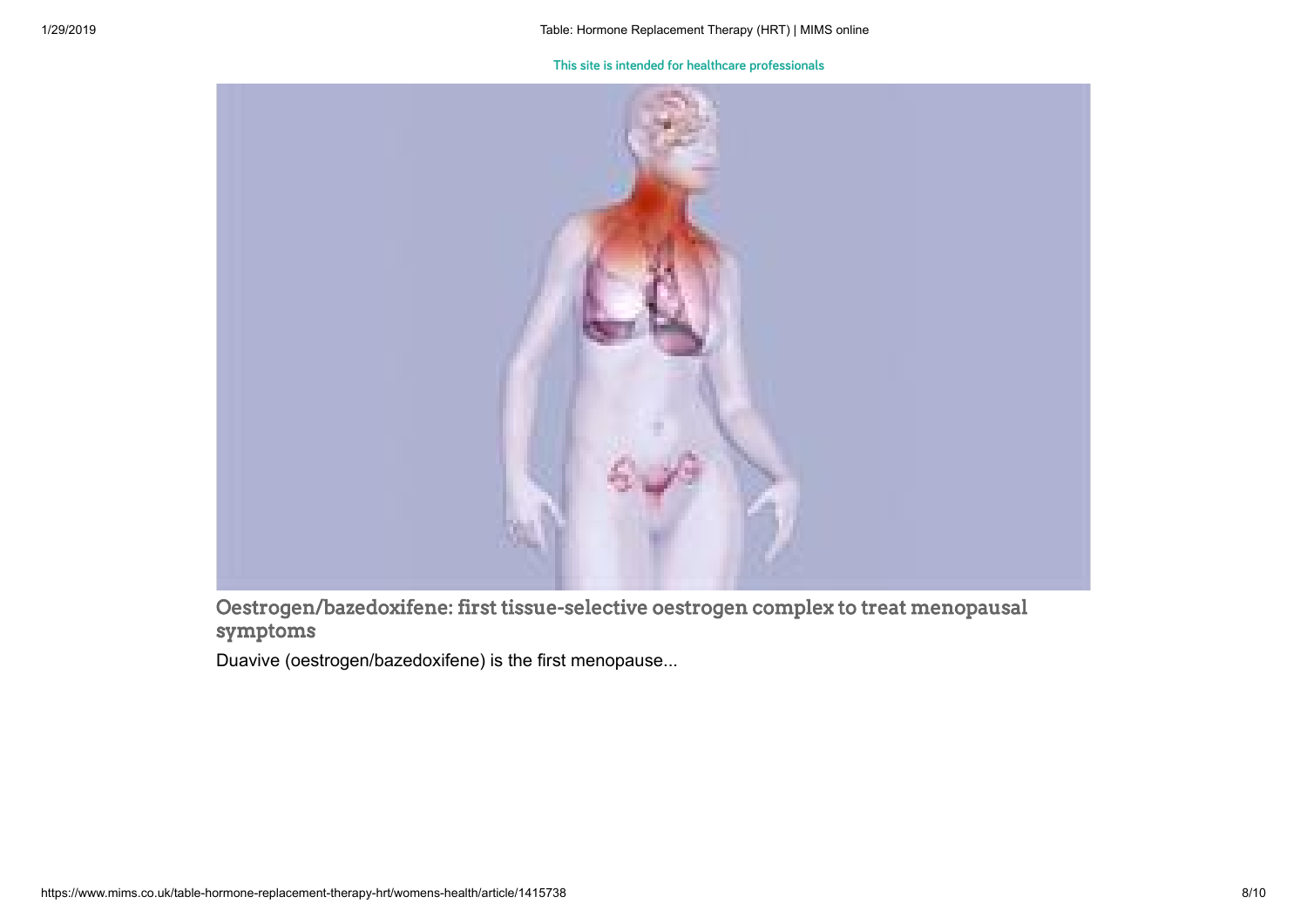

[Prescribing hormone replacement](https://www.mims.co.uk/prescribing-hormone-replacement-therapy/womens-health/menopausal-and-hrt/article/1396283) therapy What to consider when prescribing HRT to treat symptoms...